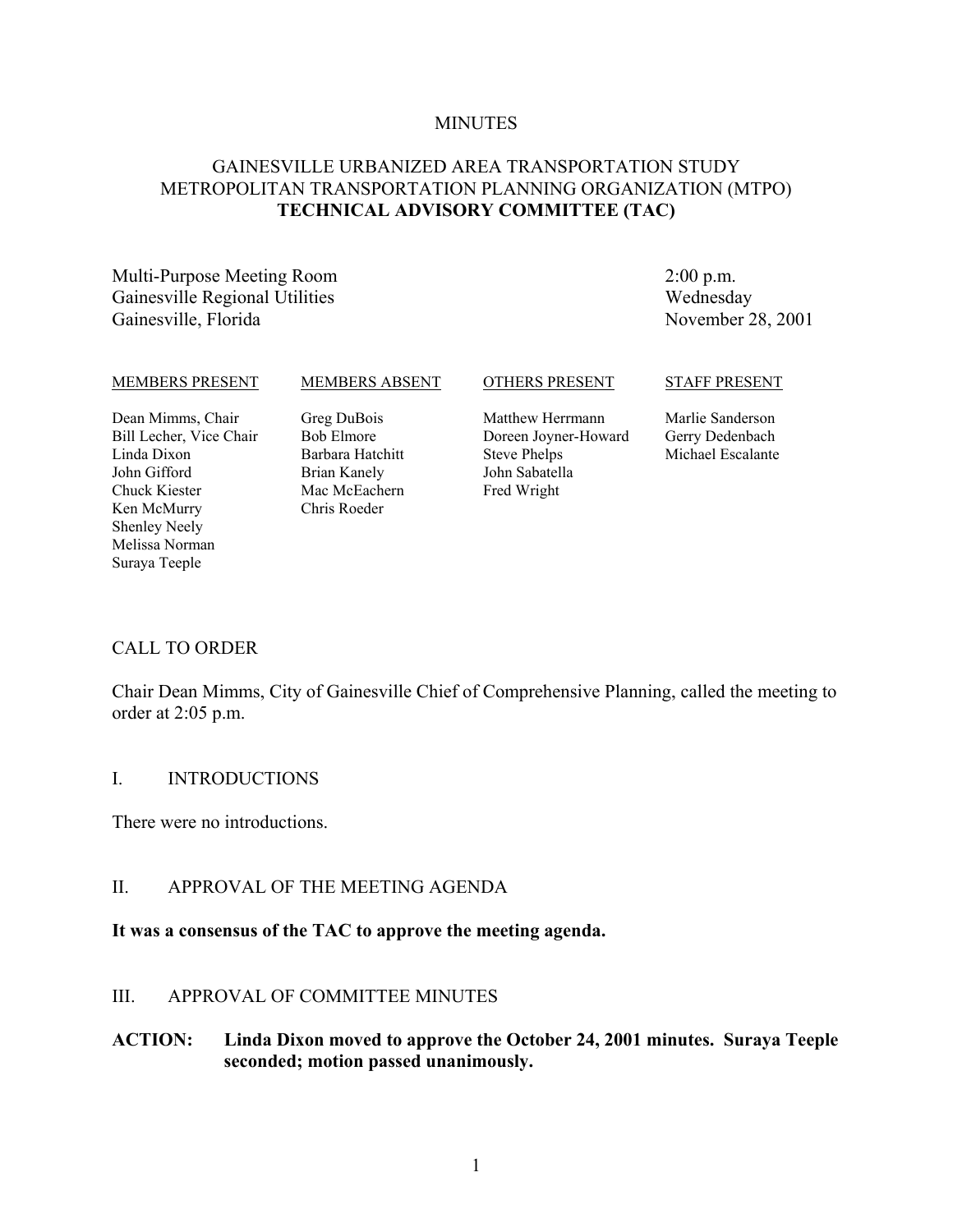# IV. CHAIRMAN'S REPORT

Mr. Gerry Dedenbach, MTPO Senior Transportation Planner, announced that the next Plan East Gainesville Subcommittee meeting is scheduled for December 13 at 1:30 p.m. and the next MTPO meeting is scheduled for December 13 at 7:00 p.m. He said that the next TAC meeting is scheduled for January 2. He also noted that the Plan East Gainesville staff meeting is scheduled for December 13 at 1:00 pm in the Community Treasures Room of the Alachua County Administration Building.

# V. AGENDA ITEMS TO BE DISCUSSED- LISTED IN ORDER OF IMPORTANCE

# B. HULL ROAD RIGHT-OF-WAY

Mr. Dedenbach stated that, based on concerns raised by the University of Florida, the MTPO referred its approved 150-foot Hull Road extension right-of-way cross-section to its advisory committees for recommendations. He discussed the cross-section and answered questions. He reported the Design Team and Bicycle/Pedestrian Advisory Board's recommendations.

Ms. Linda Dixon, University of Florida Strategic Planner for Campus Master Planning, discussed the University's concerns regarding Hull Road right-of-way.

Mr. Fred Wright, Florida Department of Transportation (FDOT) District 2 Project Manager Planner, discussed the Hull Road right-of-way and answered questions.

- **ACTION: Linda Dixon moved to recommend that the MTPO have the Florida Department of Transportation continue pursuing the 150-foot right-of-way, but with a reduced right-of-way through the University of Florida property to accommodate specified bicycle and pedestrian facilities and a two-lane divided roadway to minimize impacts and be consistent with the campus village concept of the charrette. Motion died for to lack of a second.**
- **ACTION: Bill Lecher moved to recommend that the MTPO continue with the currently approved plans to acquire the 150-foot right-of-way. John Gifford seconded; motion passed 8 to 1.**

# C. STATE ROAD (SR) 121 RESURFACING

Mr. Dedenbach stated that FDOT has informed the MTPO that it will include bikelanes as part of the SR 121 Resurfacing Project. He said that the MTPO has concerns about the protection of the existing landscaped medians and the student memorial. He reported that FDOT's plans have been modified to include protection of the medians and make the contractor liable to replace any materials damaged, at current size, with like materials.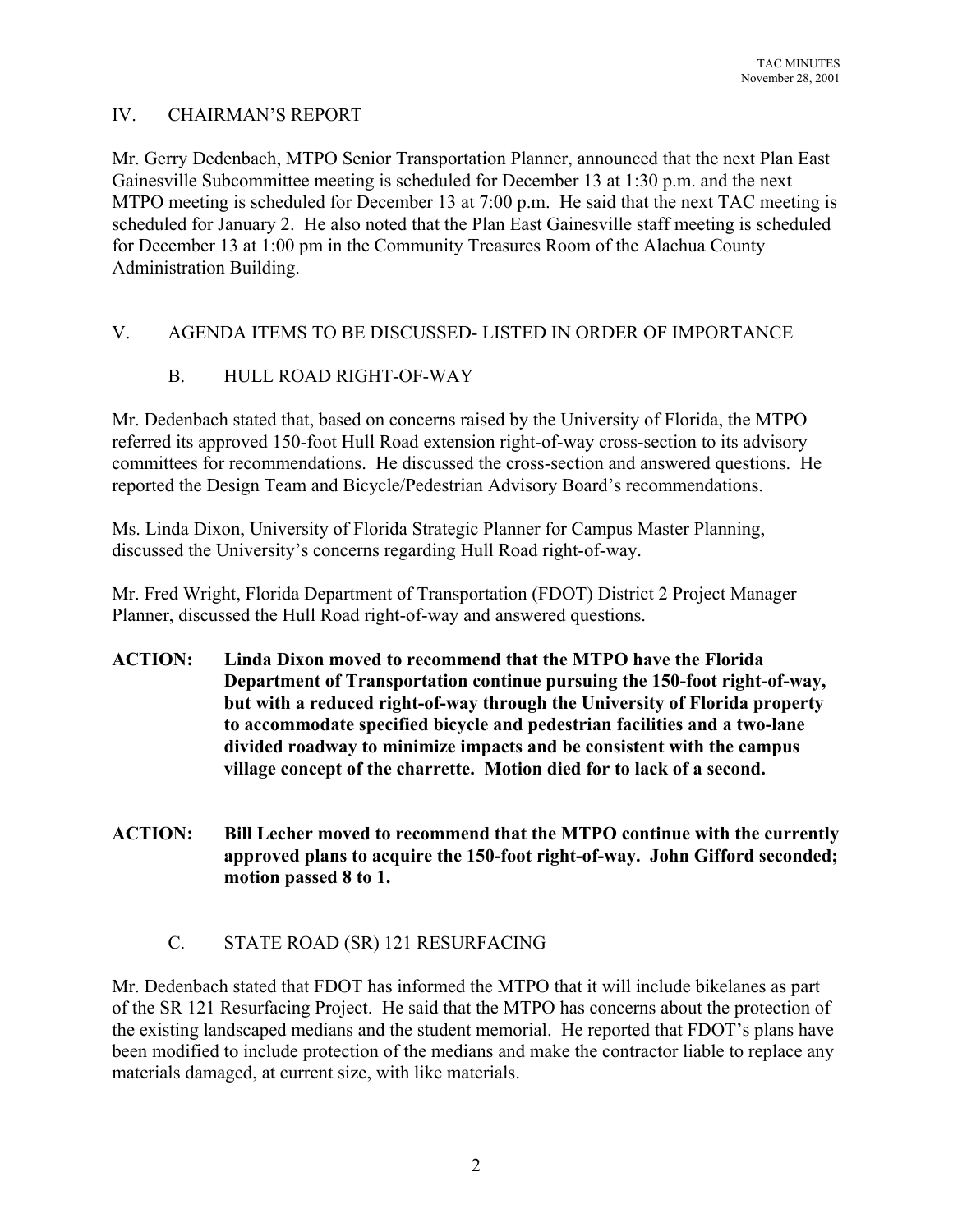# **ACTION: Bill Lecher moved to recommend that the MTPO:**

- **1. approve FDOT's SR 121 revised cross-section with bikelanes; and**
- **2. request that FDOT investigate inclusion of hued bikelanes.**

# **Linda Dixon seconded; motion passed unanimously.**

C. REVIEW OF PROPOSED CITY OF GAINESVILLE AND ALACHUA COUNTY COMPREHENSIVE PLANS

Mr. Marlie Sanderson, MTPO Director of Transportation Planning, discussed the MTPO staff review of proposed City of Gainesville and Alachua County comprehensive plans and answered questions. He reported the additional MTPO staff recommendations.

# **ACTION: Linda Dixon moved to recommend that the MTPO request that City, County, FDOT and MTPO staff:**

- **1. continue to work together in a joint planning effort to address consistency issues related to the City of Gainesville and Alachua County Comprehensive Plans and the MTPO's Livable Community Reinvestment Plan;**
- **2. through the land development code, develop and implement tools such as multimodal districts and other incentive/disincentive tools that support the implementation of the Livable Community Reinvestment Plan, particularly the development of a limited number of highly-developed mixed- use centers;**
- **3. consider designation of transportation concurrency exception areas (TCEAs) within the unincorporated areas of Alachua County along the Archer Road corridor from Tower Road to US 441.**

### **Melissa Norman seconded; motion passed unanimously.**

Ms. Suraya Teeple, FDOT Regional Planning Administrator, stated that FDOT has concerns about the interim conditions created by TCEAs.